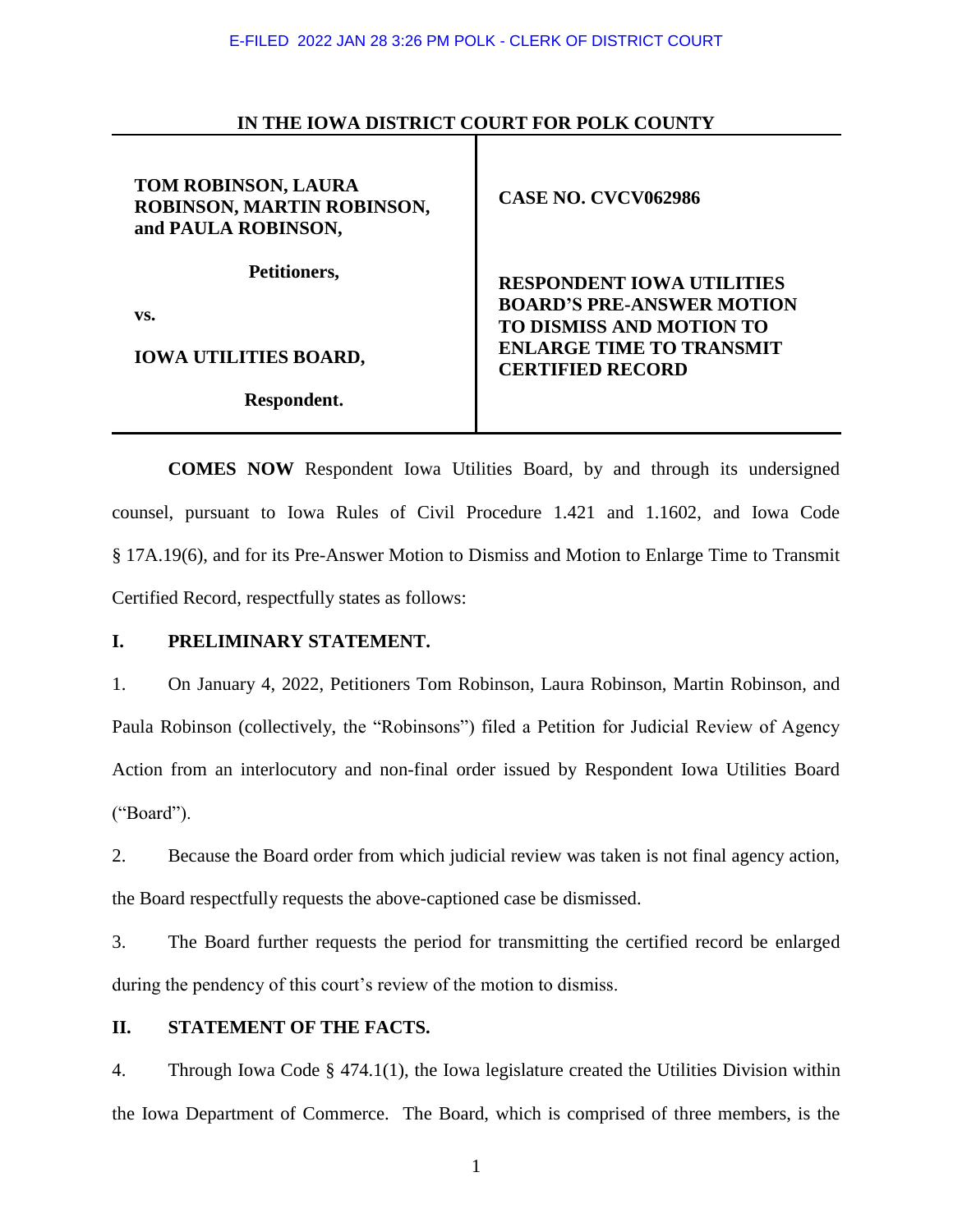policy making body for the Utilities Division. *Id.*

 $\overline{a}$ 

5. Pursuant to Iowa Code § 476A.2, a person wishing to construct, operate, and maintain an electric generating facility with a total capacity of twenty-five megawatts of electricity or more must first obtain a certificate of public convenience, use, and necessity ("Generating Certificate") from the Board.

6. Generating Certificate proceedings before the Board are contested cases. *Id.* at § 476A.5(1). Chapter 476A, subchapter I sets forth the requirements for a Generating Certificate proceeding, which includes provisions relating to notice and hearing; however, § 476A.15 provides the Board with the power to "waive any of the requirements in" subchapter I "if it determines that the public interest would not be adversely affected."

7. On March 3, 2021, Coggon Solar LLC filed a Generating Certificate application with the Board for a proposed 100 MW solar generation facility located approximately 2.75 west of Coggon, Linn County, Iowa.<sup>1</sup> With its application, Coggon Solar requested the Board waive a number of requirements in Iowa Code chapter 476A, subchapter I, including the hearing provisions.

8. On October 22, 2021, the Board issued an order that: (1) granted a number of Coggon Solar LLC's waiver requests, including its request to waive the hearing provisions contained in §§ 476A.4 and 476A.5; and (2) conditionally approved Coggon Solar LLC's request for a

<sup>1.</sup> In ruling on a motion to dismiss, the district court may consider those facts of which the court may take judicial notice. *Geisler v. City Council of City of Cedar Falls*, 769 N.W.2d 162, 165 (Iowa 2009). Judicial notice may be taken of information contained on an executive branch agency's website. *See League of United Latin American Citizens of Iowa v. Pate*, 950 N.W.2d 204, 212-13 (Iowa 2020) (taking judicial notice of data posted on the Iowa Secretary of State's website). To the extent necessary to adjudicate the above-captioned motion, the Board requests the Court take judicial notice of the underlying contested case filings made with the Board and the Board orders and decisions, which are available in the Board's Electronic Filing System in Docket No. GCU-2021-0001 [\(https://efs.iowa.gov/efs/ShowDocketSummary.do?docketNumber=GCU-2021-0001&actionType=back\)](https://efs.iowa.gov/efs/ShowDocketSummary.do?docketNumber=GCU-2021-0001&actionType=back).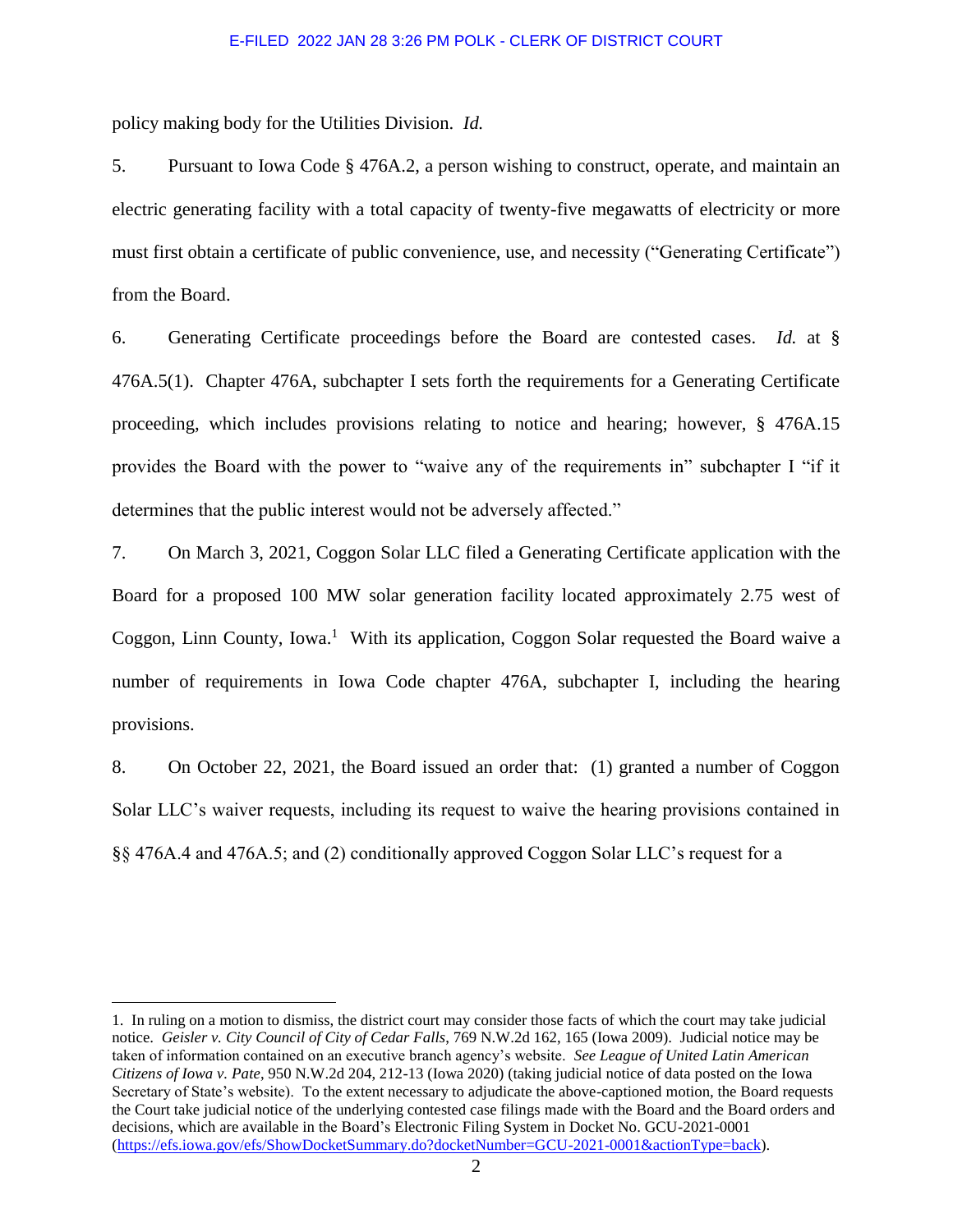Generating Certificate.<sup>2</sup>

9. In Ordering Clause 3 of the October 22, 2021 order, the Board held that it would not issue a Generating Certificate until "Coggon Solar LLC has filed, and the Board has accepted, a final unappealable decision from the Linn County Board of Supervisors approving Coggon Solar LLC's request under the county's utility-scale solar installation ordinance."<sup>3</sup> (Attachment A, p. 24).

10. On November 8, 2021, the Robinsons filed an application for reconsideration from the October 22, 2021 order.<sup>4</sup>

11. On December 8, 2021, the Board issued an order denying the Robinsons' reconsideration request. $5$ 

12. Final agency action in chapter 476A proceedings occurs through the issuance of a Generating Certificate, *see* Iowa Code §§ 476A.6 and 476A.7, and in this matter, the Board has not issued a Generating Certificate to Coggon Solar LLC.

## **III. MOTION TO DISMISS.**

13. "Judicial review of administrative agency action is a special proceeding [that] is in all respects dependent upon the statutes which authorize its pursuit." *Anderson v. W. Hodgeman &* 

 $\overline{a}$ 2. A copy of the Board's October 22, 2021 order is retrievable at:

[https://wcc.efs.iowa.gov/cs/idcplg?IdcService=GET\\_FILE&allowInterrupt=1&RevisionSelectionMethod=latest&d](https://wcc.efs.iowa.gov/cs/idcplg?IdcService=GET_FILE&allowInterrupt=1&RevisionSelectionMethod=latest&dDocName=2074470&noSaveAs=1) [DocName=2074470&noSaveAs=1.](https://wcc.efs.iowa.gov/cs/idcplg?IdcService=GET_FILE&allowInterrupt=1&RevisionSelectionMethod=latest&dDocName=2074470&noSaveAs=1) Additionally, for the Court's convenience, a copy of the Board's October 22, 2021 order will be attached hereto as "Attachment A."

<sup>3.</sup> Linn County, Iowa has adopted an ordinance that requires utility-scale solar projects submit a request to rezone the area to be used for the solar installation to a "Renewable Energy Overlay Zoning District." [Linn County Code of](https://library.municode.com/ia/linn_county/codes/code_of_ordinances?nodeId=PTIILADEOR_CH107UNDECO_ARTVISPDEST_S107-117STTRUTUS)  [Ordinances § 107-117\(h\).](https://library.municode.com/ia/linn_county/codes/code_of_ordinances?nodeId=PTIILADEOR_CH107UNDECO_ARTVISPDEST_S107-117STTRUTUS) It should be noted that pursuant to Iowa Code § 476A.8, upon the Board's issuance of a Generating Certificate, "a regulatory agency, city or county shall not require any further approval, permit or license for the construction of the facility." In this case, however, and as shown in Ordering Clause 3, the Board decided against issuing Coggon Solar LLC a Generating Certificate until the entity obtained Linn County's approval through a final and unappealable decision.

<sup>4.</sup> The Robinsons' November 8, 2021 application for reconsideration is retrievable at: [https://wcc.efs.iowa.gov/cs/idcplg?IdcService=GET\\_FILE&allowInterrupt=1&RevisionSelectionMethod=latest&d](https://wcc.efs.iowa.gov/cs/idcplg?IdcService=GET_FILE&allowInterrupt=1&RevisionSelectionMethod=latest&dDocName=2075934&noSaveAs=1) [DocName=2075934&noSaveAs=1.](https://wcc.efs.iowa.gov/cs/idcplg?IdcService=GET_FILE&allowInterrupt=1&RevisionSelectionMethod=latest&dDocName=2075934&noSaveAs=1)

<sup>5.</sup> The Board's December 8, 2021 order denying reconsideration is retrievable at: [https://wcc.efs.iowa.gov/cs/idcplg?IdcService=GET\\_FILE&allowInterrupt=1&RevisionSelectionMethod=latest&d](https://wcc.efs.iowa.gov/cs/idcplg?IdcService=GET_FILE&allowInterrupt=1&RevisionSelectionMethod=latest&dDocName=2078561&noSaveAs=1) [DocName=2078561&noSaveAs=1.](https://wcc.efs.iowa.gov/cs/idcplg?IdcService=GET_FILE&allowInterrupt=1&RevisionSelectionMethod=latest&dDocName=2078561&noSaveAs=1)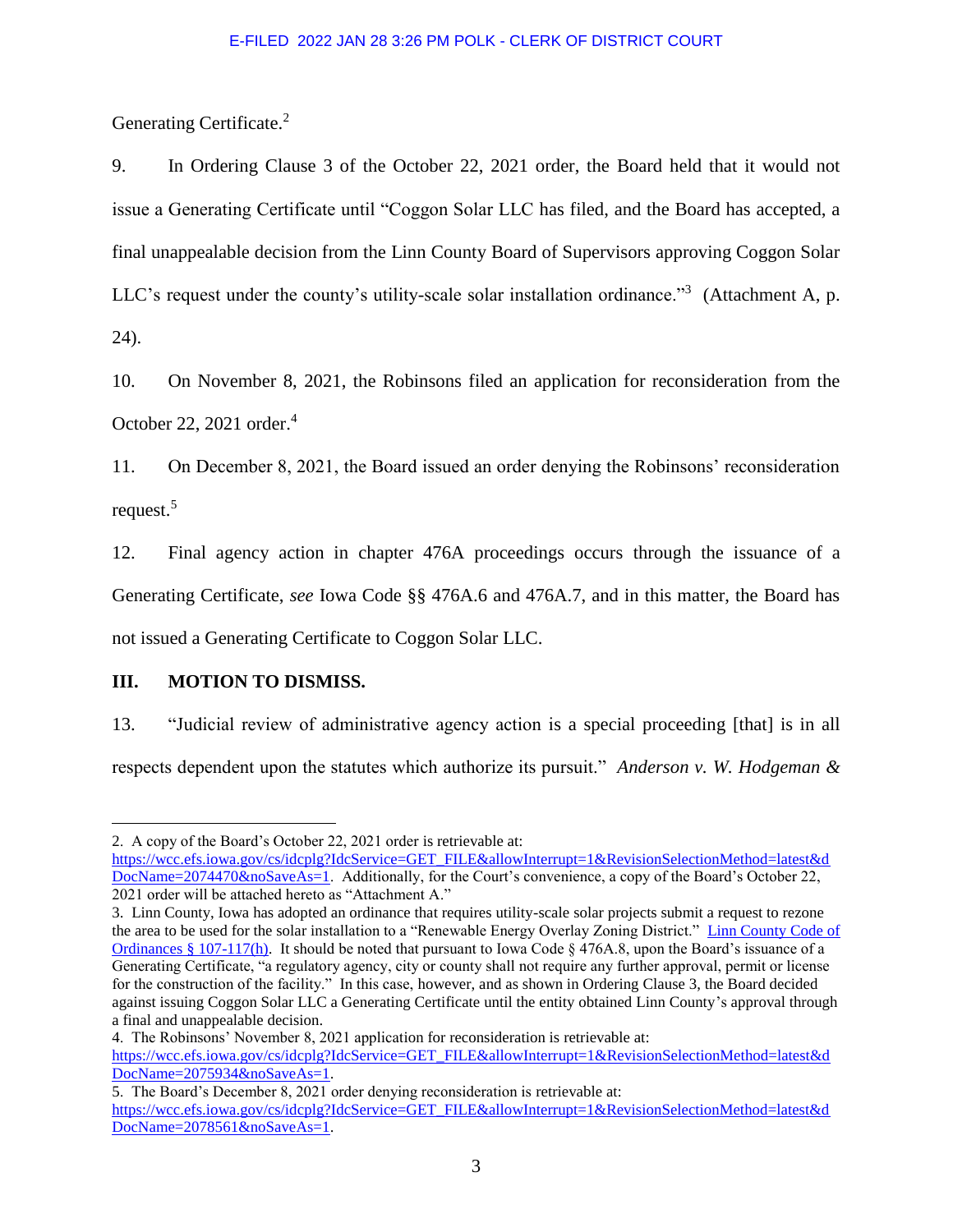*Sons, Inc.*, 524 N.W.2d 418, 421 n.1 (Iowa 1994). The judicial review provisions of Iowa Code chapter 17A are "the exclusive means by which a person or party who is aggrieved or adversely affected by agency action may seek judicial review of such agency action." Iowa Code § 17A.19 (2019). For judicial review of agency action, the procedures contained in chapter 17A "must be adhered to in order for the district court to obtain jurisdiction." *Tindal v. Norman*, 427 N.W.2d 871, 872 (Iowa 1988).

14. Generally, "chapter 17A only allows for judicial review of a final agency action." *Cooper v. Kirkwood Community College*, 782 N.W.2d 160, 166 (Iowa Ct. App. 2010). *See also Christensen v. Iowa Civil Rights Comm'n*, 292 N.W.2d 429, 431 (Iowa 1980) (stating that "[w]e believe the legislature intended . . . that judicial review ordinarily await final agency action"); Iowa Code § 17A.19 (stating that a person "adversely affected by any *final agency action* is

entitled judicial review thereof under" Chapter 17A) (emphasis added).

15. Here, the order from which the Robinsons sought judicial review is not final agency action. As shown in the October 22, 2021 order, the Board did not issue (and has not issued) Coggon Solar LLC a Generating Certificate. (Attachment A, p. 24). The order further provided that the Board would not issue a Generating Certificate until (and unless):

(1) the Linn County Board of Supervisors approved Coggon Solar LLC's rezoning request,

(2) Coggon Solar LLC filed the final, unappealable Linn County Board of Supervisors decision with the Board, and

(3) the Board accepted the filing.

16. As of the date of this filing, there is no unappealable Linn County Board of Supervisors decision, Coggon Solar LLC has not filed the final, unappealable Board of Supervisors decision with the Board, and the Board has not accepted any such filing. More importantly, the Board has

4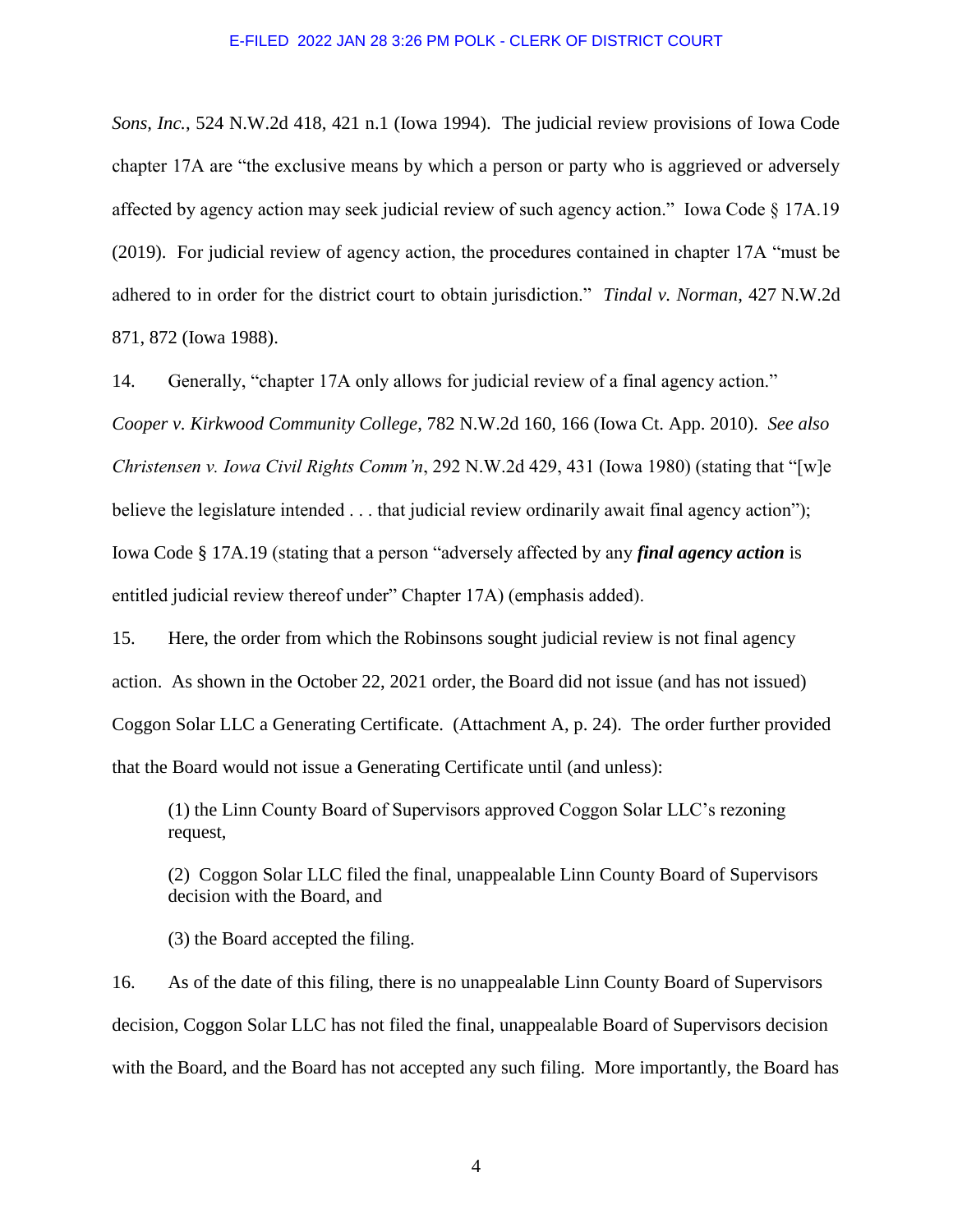not issued a final agency decision because it has not issued a Generating Certificate to Coggon Solar LLC.

17. Because the Board has not taken final agency action and because the Robinsons have not sought judicial review from final Board action, the above-captioned judicial review is improper and must be dismissed.

#### **IV. MOTION TO ENLARGE TIME TO TRANSMIT CERTIFIED RECORD.**

18. Iowa Code § 17A.19(6)<sup>6</sup> permits the district court to enlarge the time by which the agency must transmit to the reviewing court a certified copy of the entire contested case record.

19. The Board requests the period in which it must file the certified record be extended until this Court has an opportunity to review and rule on the motion to dismiss. In the event the Court denies the motion to dismiss, the Board requests the deadline for the transmittal of the certified record be set as 30 days from the date of the denial order.

**WHEREFORE**, the Iowa Utilities Board respectfully requests this Court grant the above-captioned pre-answer motion to dismiss. In the event the Court denies the motion to dismiss, the Iowa Utilities Board requests the Court set the deadline for the transmission of the certified record 30 days from the date of the order.

 $\overline{a}$ 

<sup>6.</sup> Section 17A.19(6) provides that a certified record should normally be filed within 30 days after the filing of the petition of judicial review. Because the Robinsons filed their petition for judicial review on January 4, 2022, the deadline for transmission of the certified record would be, absent this request, due on or about February 3, 2022.